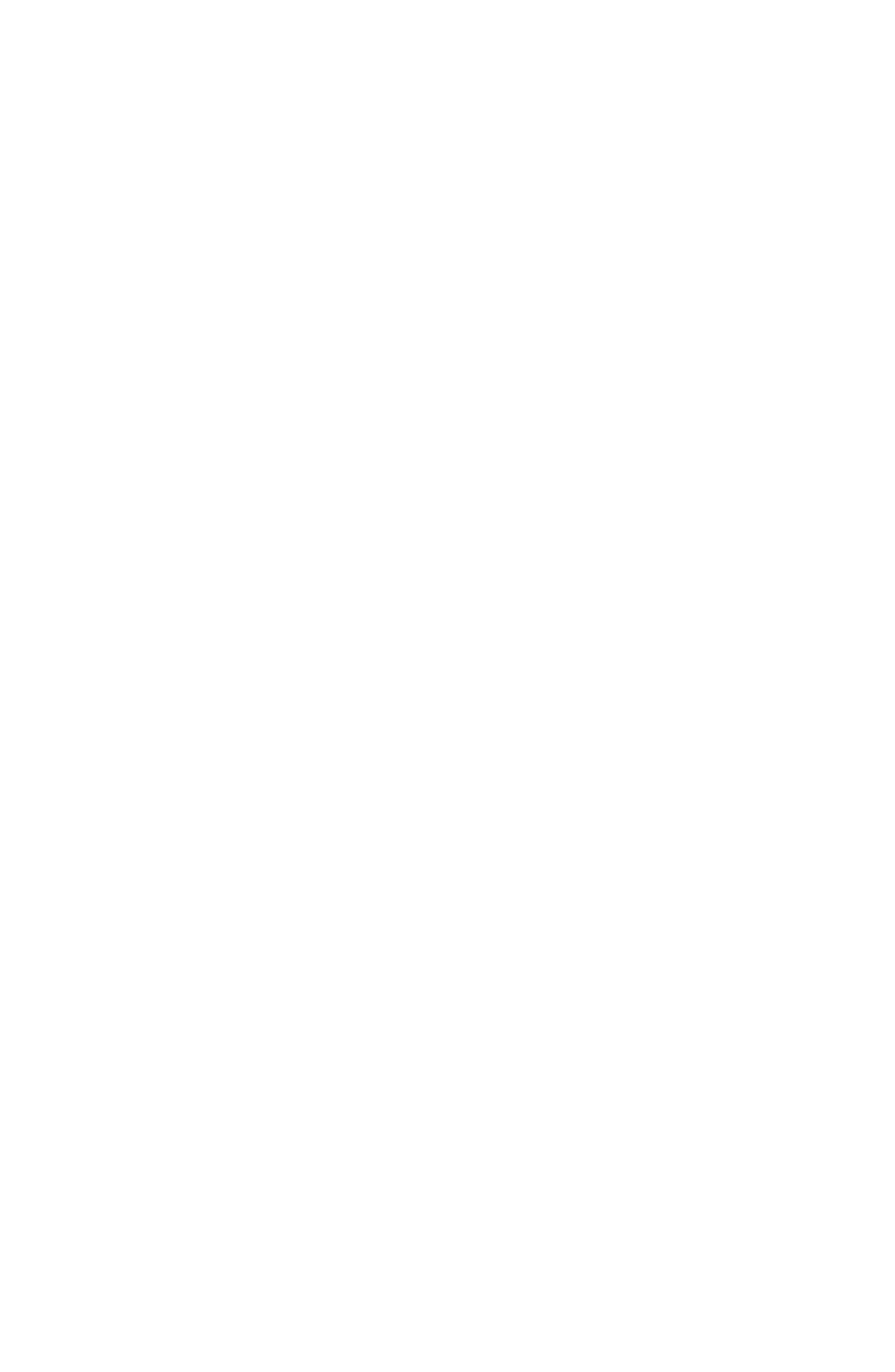## A POPPET FOR A PENNY

My name is Eve. I'm twelve years old and I'm surprised I've lived that long. I'm a Southwark girl, born and bred – just outside London across the River Thames – but I've lived in other places too.

Sometimes I still wake up in the middle of the night gasping for breath. In my dreams, the bed linen turns to water, pressing against my eyes, blocking my ears to everything apart from my slamming heart. Then I hear my mother calling.

"*Mpendwa*, you are safe."

She calls me *mpendwa*, her beloved. I surface out of my nightmare into the morning.

Three times I've ended up in deep water, so far. Twice I nearly drowned. The third time – well, I'm getting ahead of myself. I'll start by telling you about the first time.

It was the last day of the Bartholomew Fair. I'd never been to the fair before, even though every year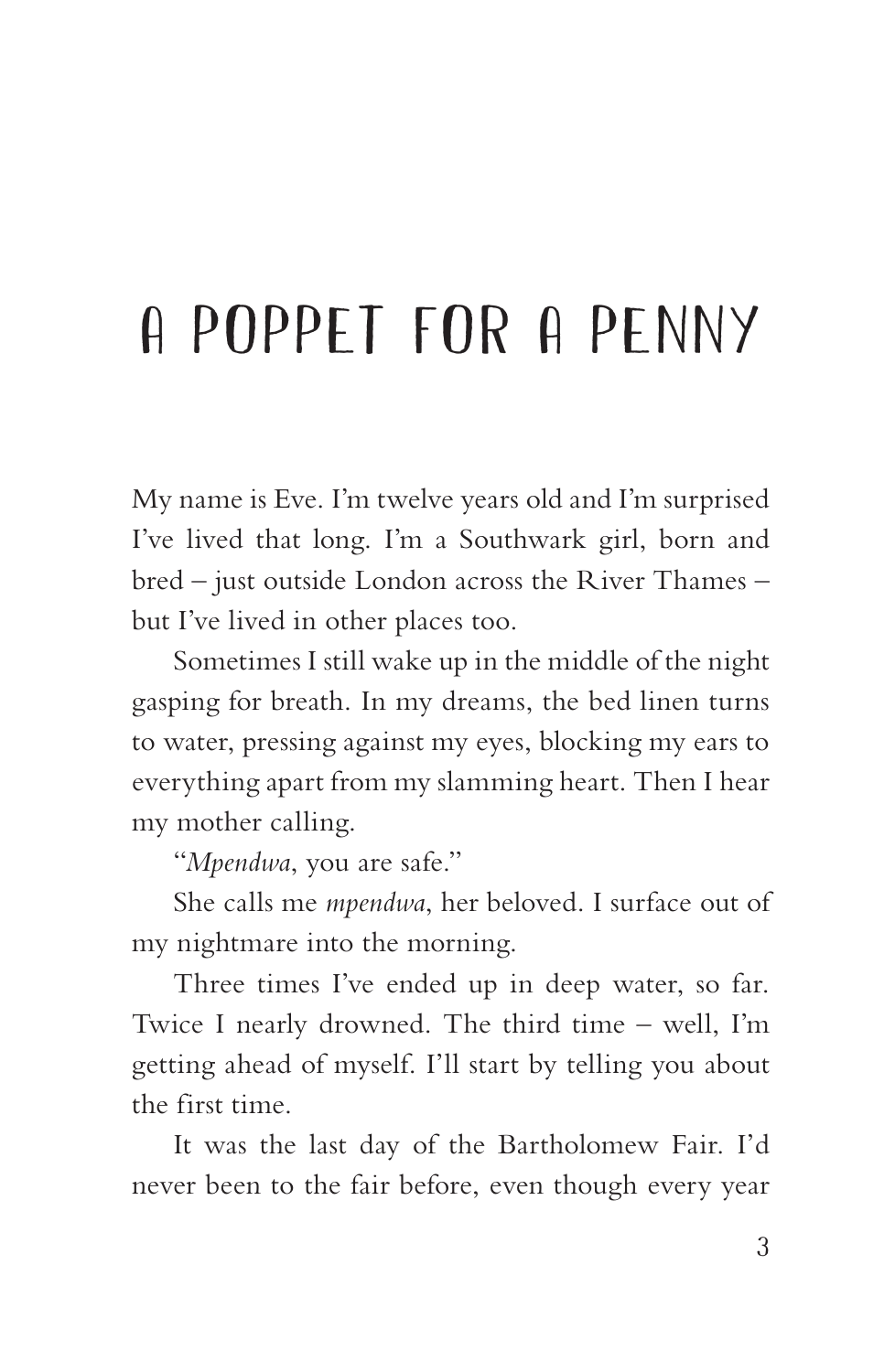Mama had promised to take me. You know what adults are like. They look you in the eye, make you a promise and then forget it by the time they look away. But Mama isn't like that. She doesn't make promises that she doesn't think she can keep, because so many people have broken promises to her.

There was a good reason why Mama hadn't kept her promise before. The fair lasts for three days in August and on the first day, every year, I'd wake up, lie still and listen. Every year, I'd hear the same thing: rain. I could hear it dripping into the pots Mama had lined up under the eaves. That is, the years when we even had eaves, of course. The August before, we'd had nowhere to sleep and we came close to being arrested as vagabonds. Eventually we'd sneaked into a grain store, but we spent the dark hours fighting what must have been the King Rat of Southwark. I knew that we definitely wouldn't be going to the fair that year.

The summers when we did have somewhere to live, I'd creep out of bed and check outside to see how bad the rain was and it would always be the same. Mud and dung oozing across the cobbles, trampled into a slippery mix by horses' hooves, with little rivers of mud running along the pathways, mixing the muck into a special sticky mess that never wanted to let go of you. Even the dogs looked sideways at it and tried

4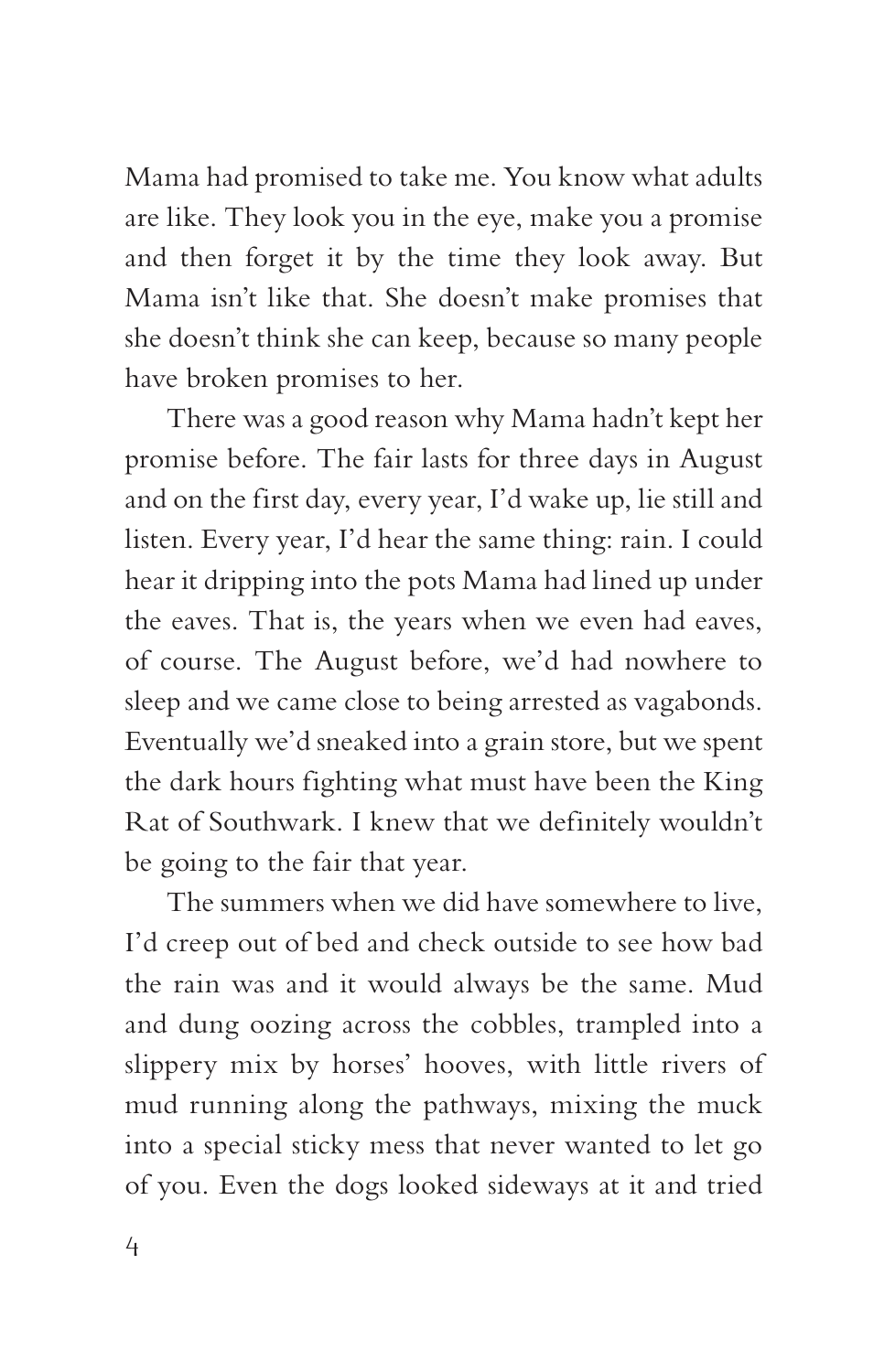to find a way round it. Mama and I didn't have fancy leather boots or even a pair of clogs to get us through that mess. I just had my old pumps and no matter how many times Mama tried to sew it back, the seam kept unravelling, so my toe stuck out the front. By the time I'd walked three steps in that mud, I'd have been barefoot.

Even if we had braved it on the muddy streets, we would still have had to cross the river to get to London. The quickest way was by wherry boat, as the bridge was always jammed with carts and traders. But who wanted to sit in a small boat on a wild, deep river in the rain? So every year, instead of going to the fair, I ended up doing chores. Last year, I churned butter from dawn to dinner. After that, my arms were so strong I could have squeezed the butter straight from the cow.

This day was different. We'd been lodging at the Boar's Head, an inn off Tooley Street, up under the eaves again. I woke while it was still dark. Mama had left buckets out, but I couldn't hear the *drop*, *drop* of water. I squinted into the darkness. I could just about see the dark shapes of the dresser and Mama's sewing basket on the table. The travellers in the room below were laughing and singing and someone in another room was coughing hard. I could hear the ostler, who looked after the guests' horses, humming to himself in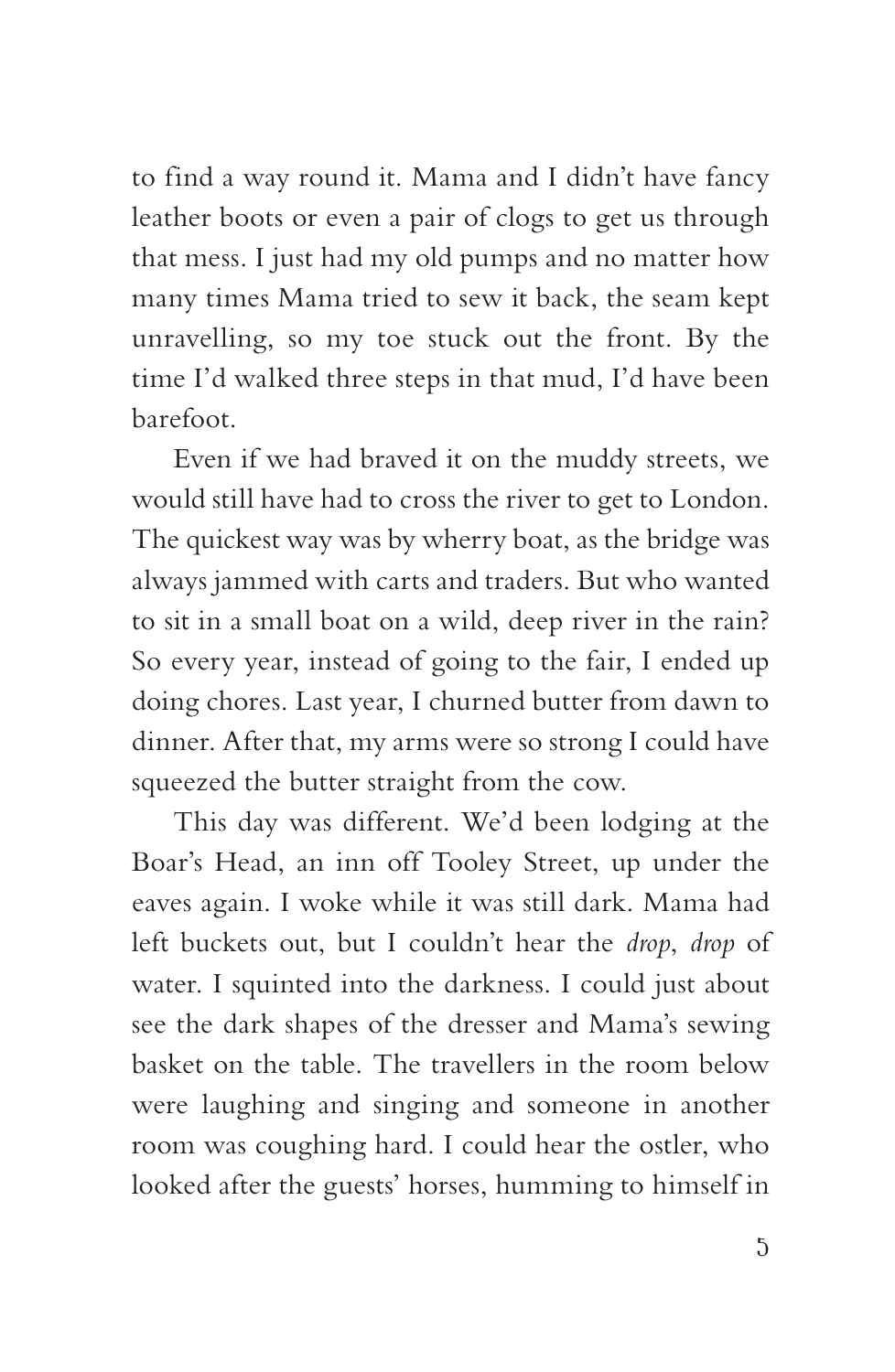the courtyard and then the clop of the horses' hooves as he led them to the stables. Next to me, Mama was still sleeping so I knew it must be very early in the morning. I didn't want to leave my warm place in the bed because it had taken me a long time to get comfortable last night. The inn had been busy and Master Horstead, the landlord, had Mama serving guests long into the night. It was hard for me to sleep when Mama wasn't next to me. It still is.

I had turned on to my side to try to go back to sleep, but something was wrong. No, something was right! I'd gone to sleep listening to the rain falling into the buckets, but it was all quiet now. I lay perfectly still and listened. No rain. I nudged Mama.

"Go back to sleep, Eve."

I sat up, pulling the blanket from her. She tried to yank it back, but I was holding it tight.

"Listen, Mama! The rain's stopped!"

"What if it has?" she grumbled.

"It means we can go the fair!"

I scrambled out of bed and looked out of the window. A faint line of light spread up from the east. A dog barked and it started all the others barking too. Mistress Sleet opened her window and shouted at them. She should have known better. The dogs just thought she meant "bark louder".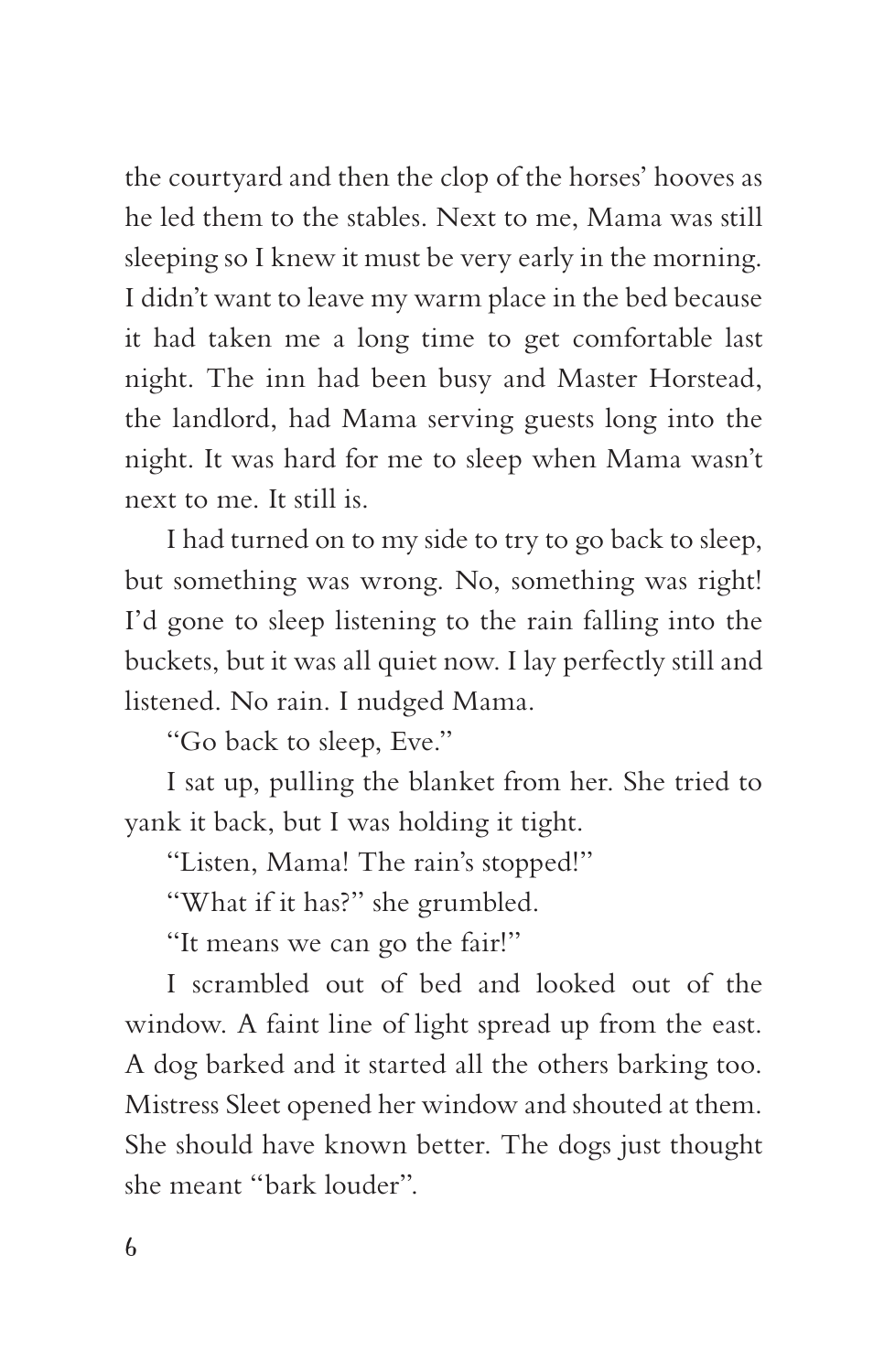Mama sighed and sat up. "Are you sure it's not raining?"

"Yes! We can go, can't we?"

"We'll see, *mpendwa*."

Mama's "we'll see" could mean "yes", but I had to be patient. It wasn't just down to her to decide. Master Horstead usually had a long list of chores for Mama to do and then Mistress Horstead had an even longer one on top of that. Mama had to do them. If she didn't, they'd make us pay more for our room, and we couldn't afford that. We didn't want to end up fighting rats in the grain store again. We knew we were lucky that we even had this. So, Mama set off to change the bed linen in the rooms that had been occupied while I cleaned the chimney grates and built up the kindling and wood ready for fresh fires. After that, we went down to help prepare the day's food. Then we waited and waited. Finally Mistress Horstead gave us permission to go to the fair, so long as we returned in time to help serve the guests in the evening.

At last! I was really going to the famous Bartholomew Fair! First though, we had to get there. On fair days the bridge across to London was more crowded than ever. I thought we would at least try, but Mama said no. By the time we'd managed to get across to the other side, she said, we'd have to turn around and come right home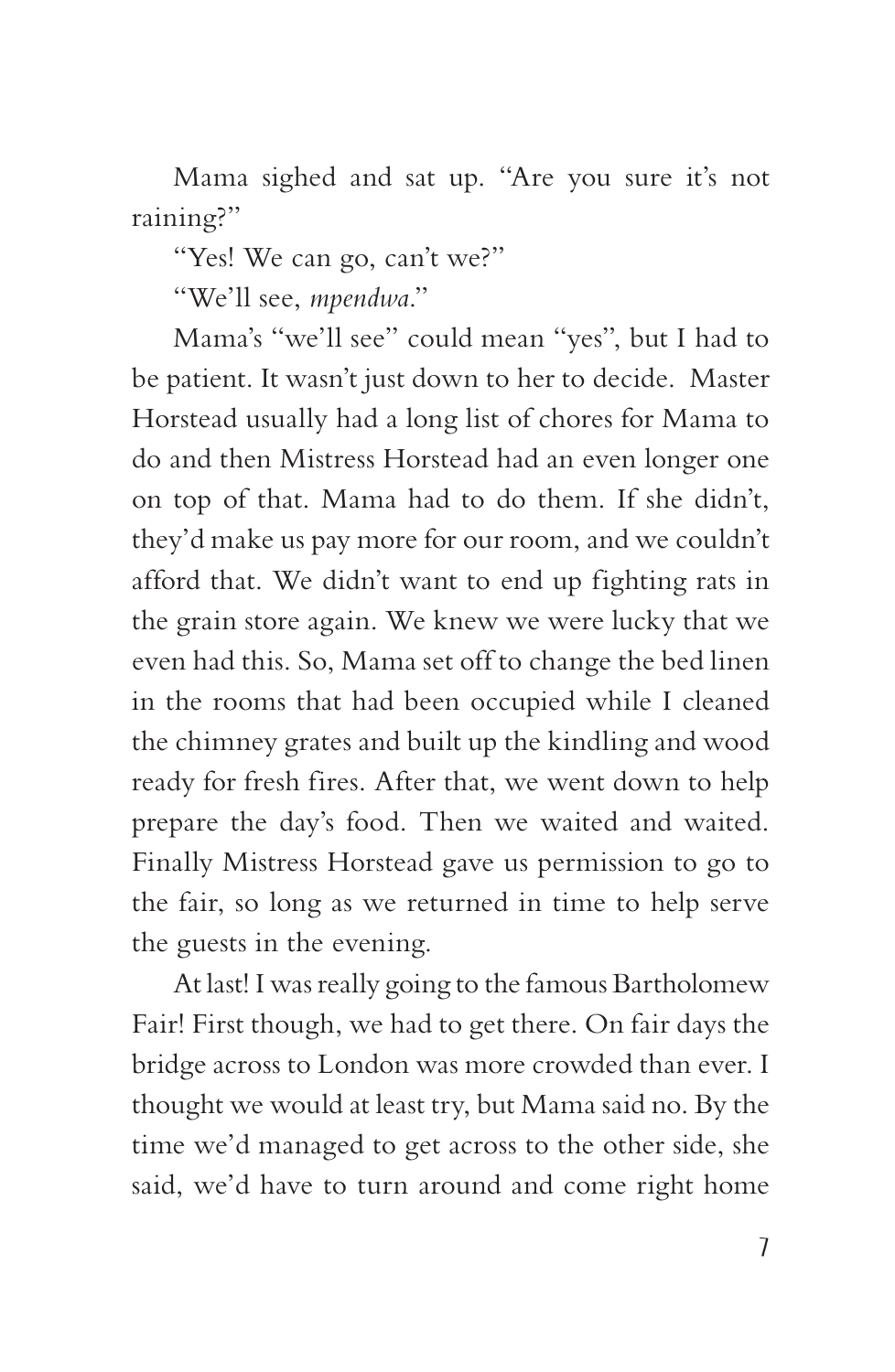again. I'm sure she was right and that was one of her reasons for saying no, but I also knew that there was something on the bridge that she didn't want to see: the traitors – or what was left of them.

You see, I was born in 1558, the same year that Queen Elizabeth became queen. Mama hadn't been in England very long, so didn't really know what life had been like here before, but the old people in the taverns still talked about it. It had been a hard time for everyone. The Portuguese on the island where Mama was born were Catholics, like England had been, but when Elizabeth became queen, England didn't know what it wanted. Queen Elizabeth's father, King Henry VIII, had been Catholic, but then he'd stopped and made himself head of a new Church of England so that he could marry Elizabeth's mother. When he changed his religion, everyone else was meant to as well. When Henry died, his son Edward didn't change things, but Edward died when he wasn't much older than me. Then his Catholic sister, Mary, became queen and everyone was supposed to be Catholic again. I'd heard that she'd wanted to kill everyone who wasn't a Catholic. Now it was Elizabeth who was queen and it was forbidden to be Catholic again.

It didn't bother me so much as nobody had bothered asking Mama and me how we worshipped. But Queen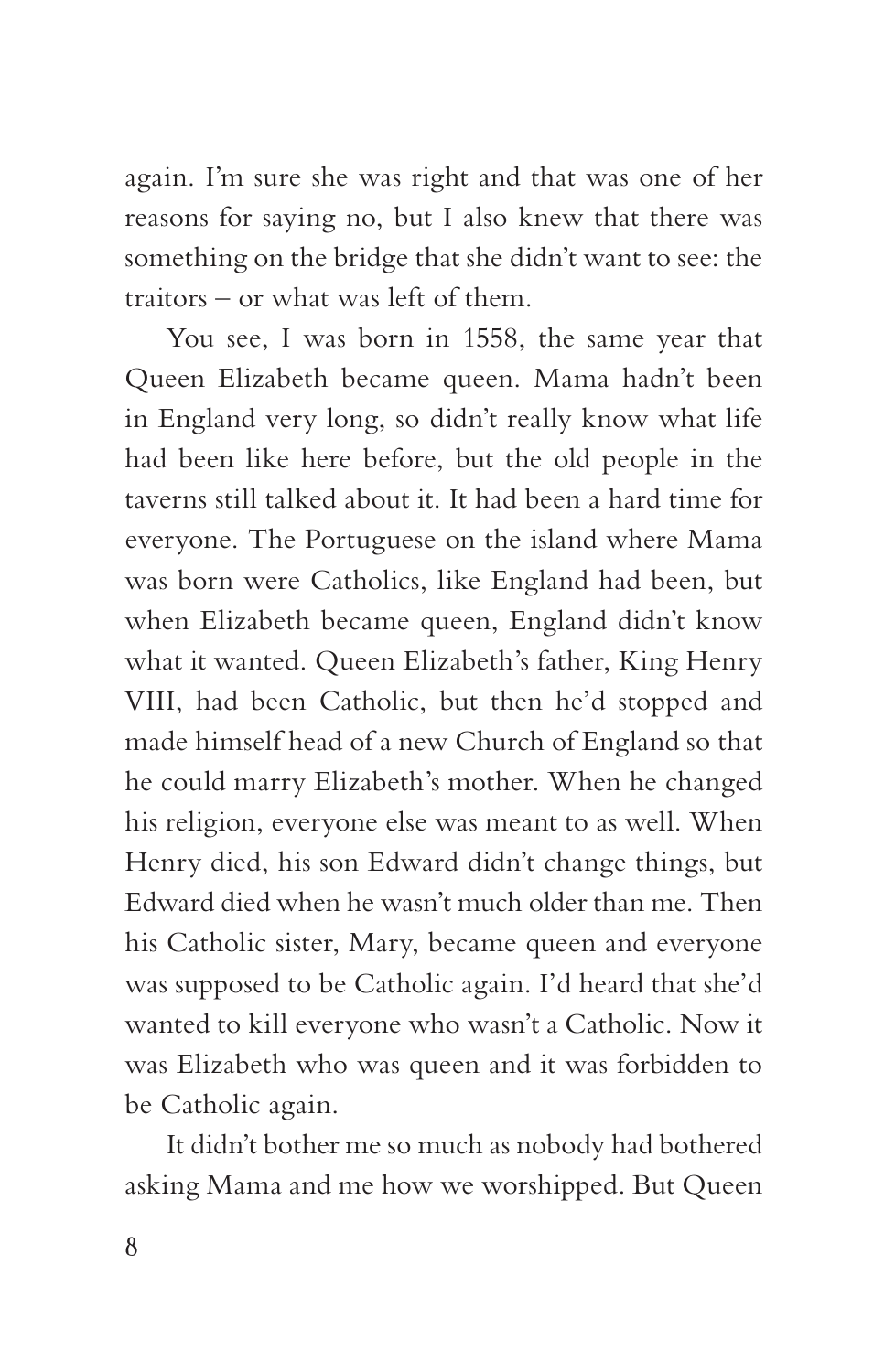Elizabeth had upset many people who had thought they could be Catholic again. The ones that were caught found themselves locked up in the Tower of London. Once they'd confessed to being Catholic, their heads were chopped off and stuck on pikes on top of the gateway to the bridge as a warning to others. You couldn't see their faces because they were covered in tar, but Mama still thought their eyes were watching her.

So, no going over the bridge. That meant crossing in a wherry boat. I was nervous, but reminded myself that this was part of the big adventure. As we walked towards the river stairs on Pepper Alley, we soon realized that we weren't the only ones with that plan. The whole of Southwark seemed to be heading to the fair, jostling on the jetty for a boat to take them across the water. The tide was low. It looked like we could almost walk across the stones and mud to London, but even like this, the water could be deadly. Mama held me tightly. People sometimes look at us because our skin is browner than everyone else's, and Mama always worried that something might happen to us. I think that was because of what had happened to her in the past.

At last we reached the front of the queue for the boats. I couldn't help smiling. The sky was bright blue and tiny clouds looked like smudged fingerprints. A gull dipped down into the water and flapped away with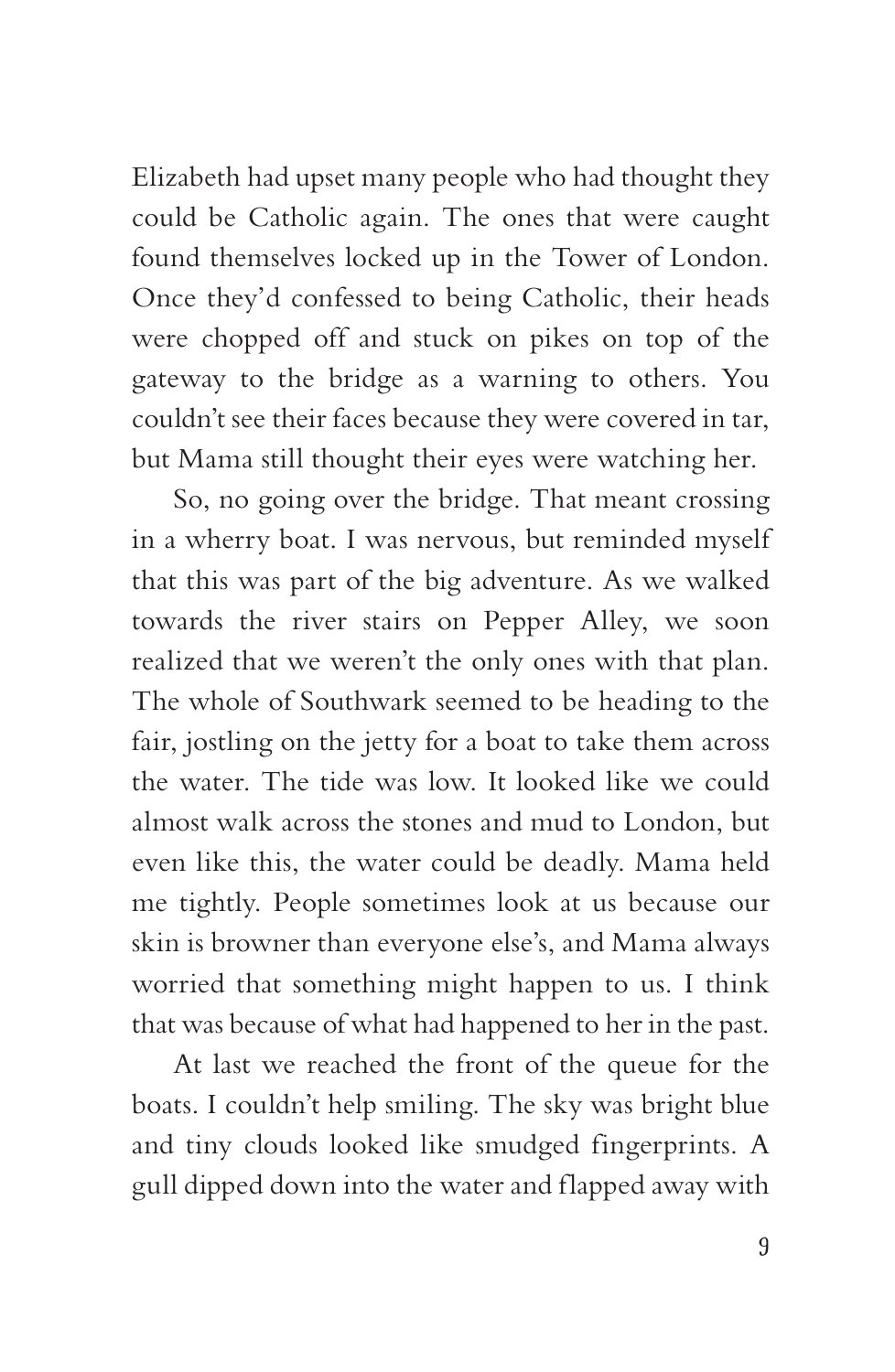a fish in its beak. I held Mama's hand tighter and she smiled down at me. Even the wherrymen were smiling. Of course, fair days were their favourite. They would have a heavy purse of money by the end.

We found ourselves sharing a boat with a farmer and a live goose. The goose was in a basket, but was far from happy about it and showed its displeasure by trying to peck the farmer through the reeds. I could feel the river's strength beneath our little boat as the wherryman weaved between the other vessels. I counted eight more wherries heading back to Southwark. Through the bridge's arches, I glimpsed a galleon, a huge sailing ship, anchored at the wharf on the other side of the river. I asked Mama where she thought it had come from, but she didn't reply. As we came close to shore, a barge cut across us, gliding towards Westminster. The goose flapped around and the boat rocked harder, making the wherryman swear. Mama cuddled me in to her and didn't let go until we safely reached the other side.

We scrambled out on to Puddle Dock and for a little while afterwards I was still swaying, though I could have just been dizzy with excitement. We joined the noisy crowds heading up the narrow streets towards the fair. We heard it before we saw it. A trumpet, street criers and the shouts of laughter became louder as we drew nearer. Soon I could smell the fair too, wafts of roasting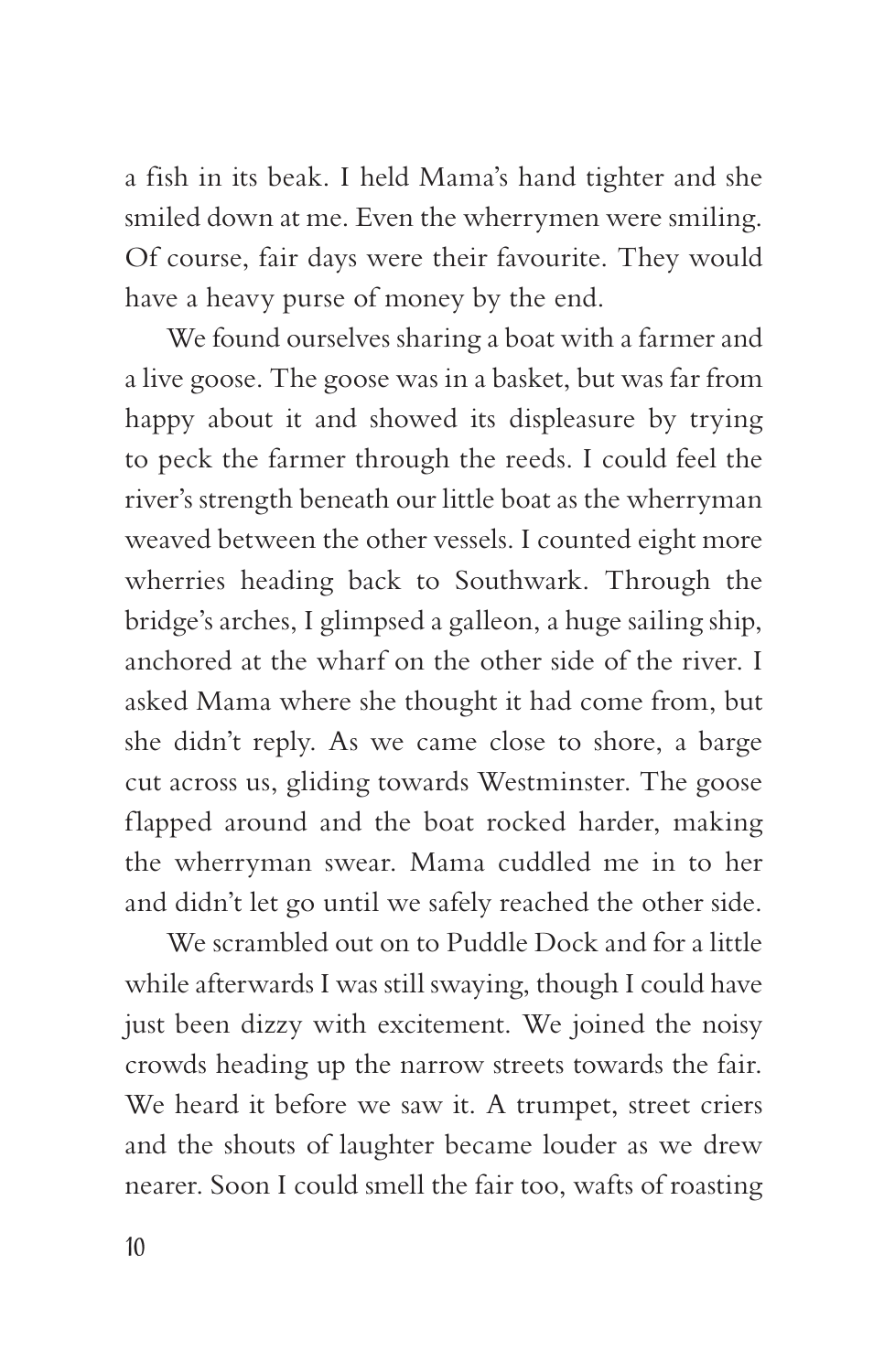meat curling their way over us. I imagined whole pigs and lambs turning on spits, sausages and hams and all the fruit that Mama had told me about. Apricots and oranges – fruit I never even dreamed that I'd taste.

*Boom! Boom! Boom!* As we came on to Smithfield, a girl marched towards us banging a drum. She was about the same age as me, a little taller, with a cloud of light-brown hair that her bonnet couldn't hold in. She was wearing a white gown with blue stars sewn on to the skirt, and every time the drumstick thumped down, her bonnet gave a little shake, threatening to fly free. She stopped in front of us, drumstick in the air, and gave Mama a little bow.

"Good mistress," said the girl. "Do you care to know the secret to your fortune? Do you wish to know how the stars fall for you and your daughter? Do your humours feel out of balance on this fine, beautiful day?"

Before Mama could reply, the girl leaned towards us, like she was telling us a secret.

"My brother, Griffin, is the best soothsayer in the whole fair. He learned from the Queen's own favourite, the great John Dee himself. You will find us next to the fire-eater."

I tugged Mama's hand. "Can we have our stars read?"

Mama smiled. "Be patient, Eve! There are so many things to see."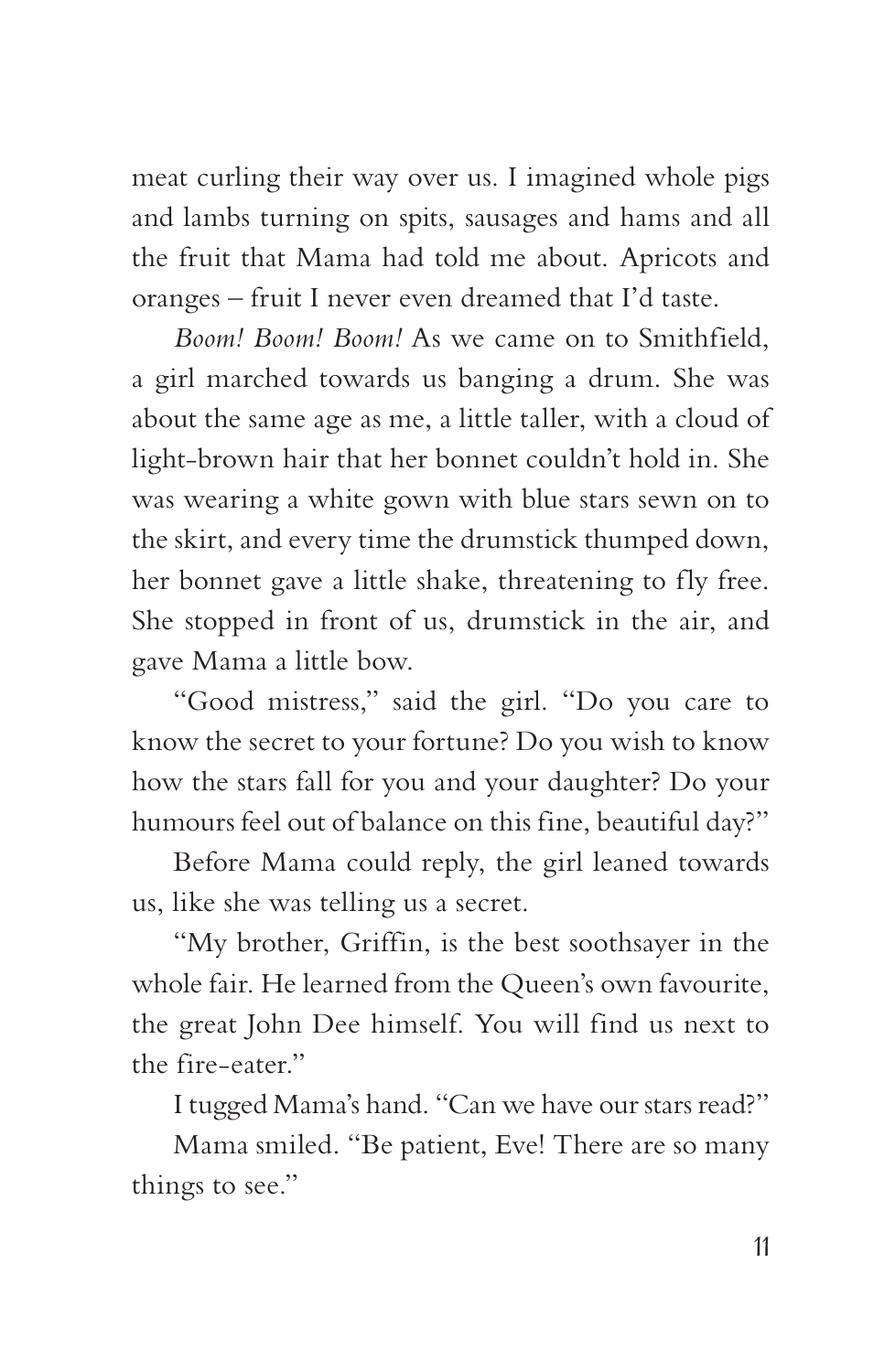She was right. Over in one corner, the sharps had set up tables for games of shove ha'penny and dice, offering a heavy purse to anyone who could beat them. I laughed. I recognized two of the rogues from the ale houses in Southwark. The gamblers who didn't lose their money at the tables would lose it to the pickpockets watching carefully nearby.

An acrobat had slung a rope between two poles, higher than our heads. He stood on it, one foot stretched out, carefully finding its place before the other foot lifted, all while carrying a shrieking woman on his back. We wriggled our way through the shouting crowd. In a clearing, two men were dodging and smashing sticks together, their faces shiny with sweat. One had a bleeding cut above his eyebrow. I wanted to stay and watch, but Mama pulled me away.

"Are you hungry?" she asked me.

I was always hungry! She knew that. She showed me a handful of coins.

"I've been saving these for this very day!"

We were richer than I expected. I wondered if Mama had carefully put aside a little money on all the years that it had been raining too hard for us to come. We walked past trays of fat, dark figs and pale-green plums, cauldrons of pottage and tables groaning with cheeses, tubs of pickled herrings and pies. But I knew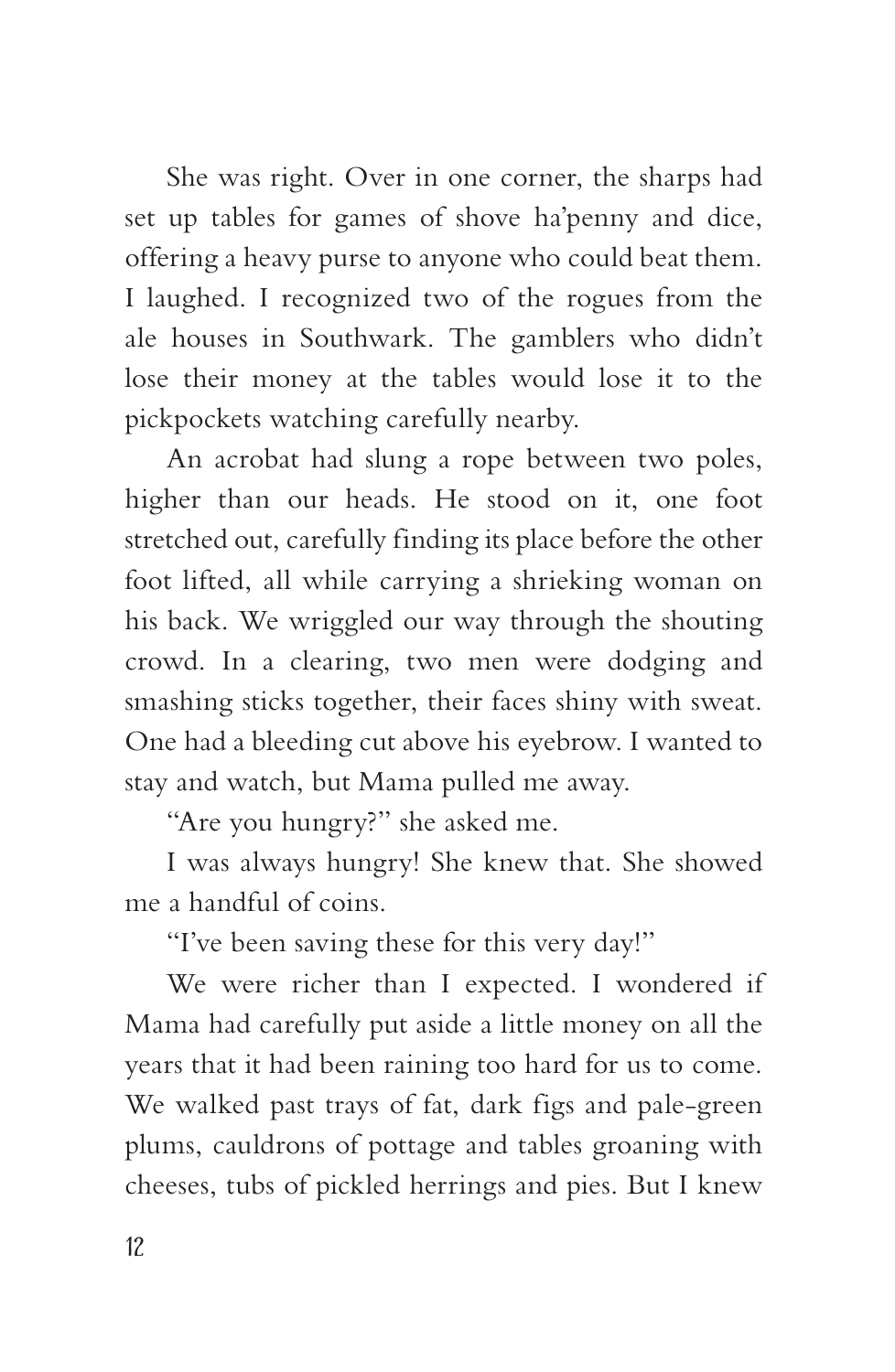what I wanted and I led Mama back to the hog roast, watching carefully as the stallholder carved the slices for us. We found a patch of grass and settled down to enjoy our food. As I sunk my teeth into the soft, smoky meat, I wondered what it would be like to eat this every day. It wouldn't have to be pork. Mutton would do, or capons roasted with herbs or… I sighed. It would *never* happen. Maybe that was a good thing because if it did, I wouldn't appreciate it as much as I was enjoying this now.

Afterwards, we walked around again. I saw the drummer girl. She raised her eyebrows at us, but Mama shook her head. She'd decided it was time to go. The sky to the east was starting to darken, and Mistress Horstead would be expecting us. There was also too much ale being swilled and that always leads to fights. We wanted to be out of the way before the brawling started. We wormed our way through the crowds, back towards the edges of the fair, and then a stall caught my eye. The woman behind it had a pale, lined face and a wide, friendly smile that made her eyes crinkle up.

On the table in front of her were row after row of poppets. Some looked floppy, made from rags and wool, with faces stitched from dark thread. Mama had made me one like that when I was little, but I had lost it on our travels. Others were wooden with carved faces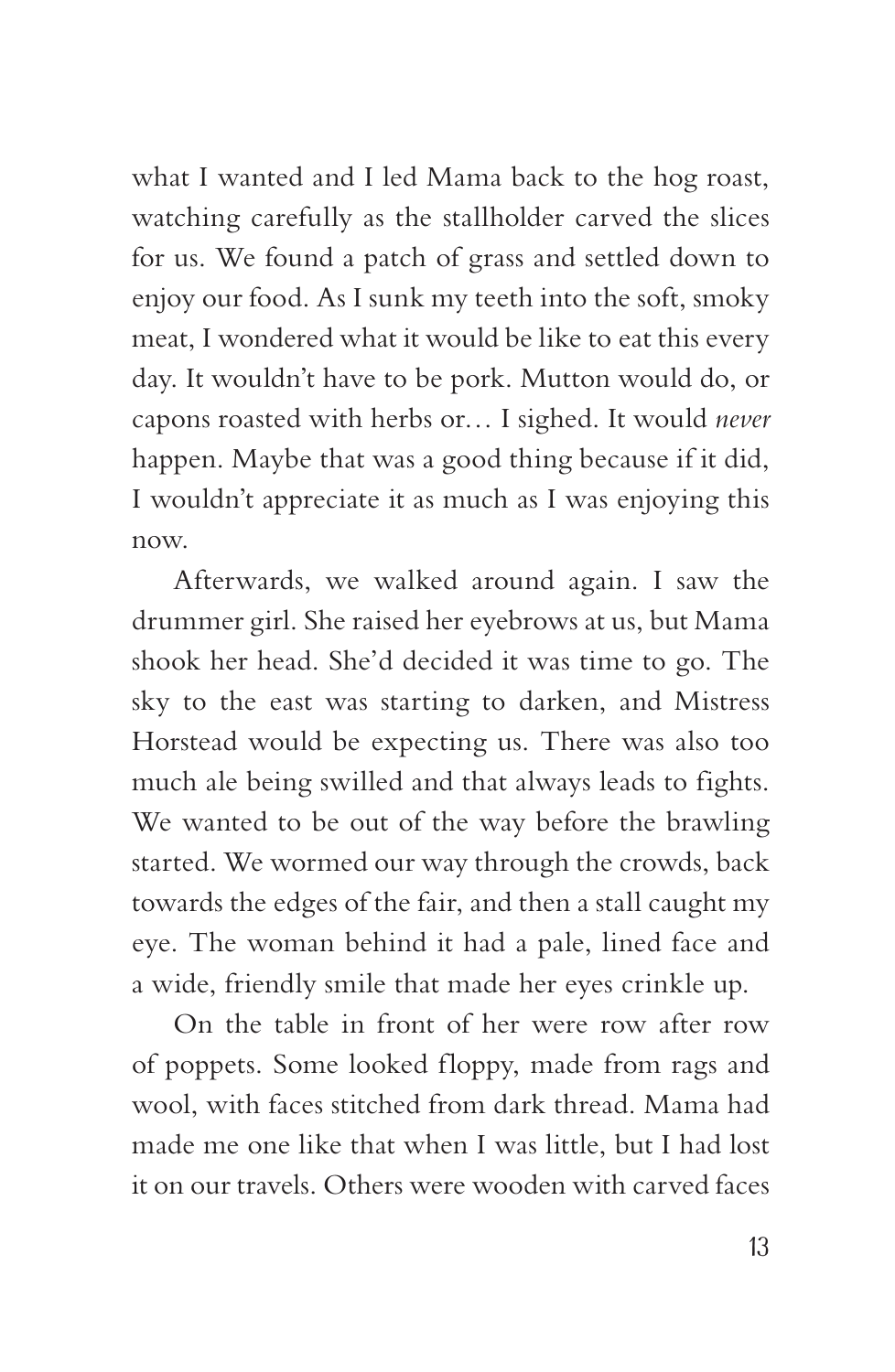and gowns made from rich fabrics. The woman held up one of the smaller poppets and beckoned me. Before Mama could grab me, I ran towards it.

"Do you like it?" the woman asked.

I reached out to touch it, but she shook her head. It had a wooden head, the colour of my skin. Its body was softer, made from fabric, dressed in a blue gown topped with a crisp white apron. Dark hair poked out from beneath its bonnet.

"It will bring you luck," the woman said.

"We need luck, don't we, Mama?" I said.

"Yes." Mama laughed quietly. "We do, but I'm not sure a poppet is the way to find it. You are far too old for toys, Eve."

The lady nodded, like she understood. "It's not just a poppet. It's a lucky poppet, so lucky I can sell it cheap. Just three halfpence. That's all it costs to buy you luck."

Mama shook her head. "I could buy a whole chicken for that."

The woman frowned, then sighed. "A scrawny chicken will give you a couple of mouthfuls of chewy meat. This poppet will bring you and your daughter good luck for the rest of your long lives. I will take one penny for it, even though that will break me." She gave me a sad smile. "I want you to have all the luck, young sweetheart."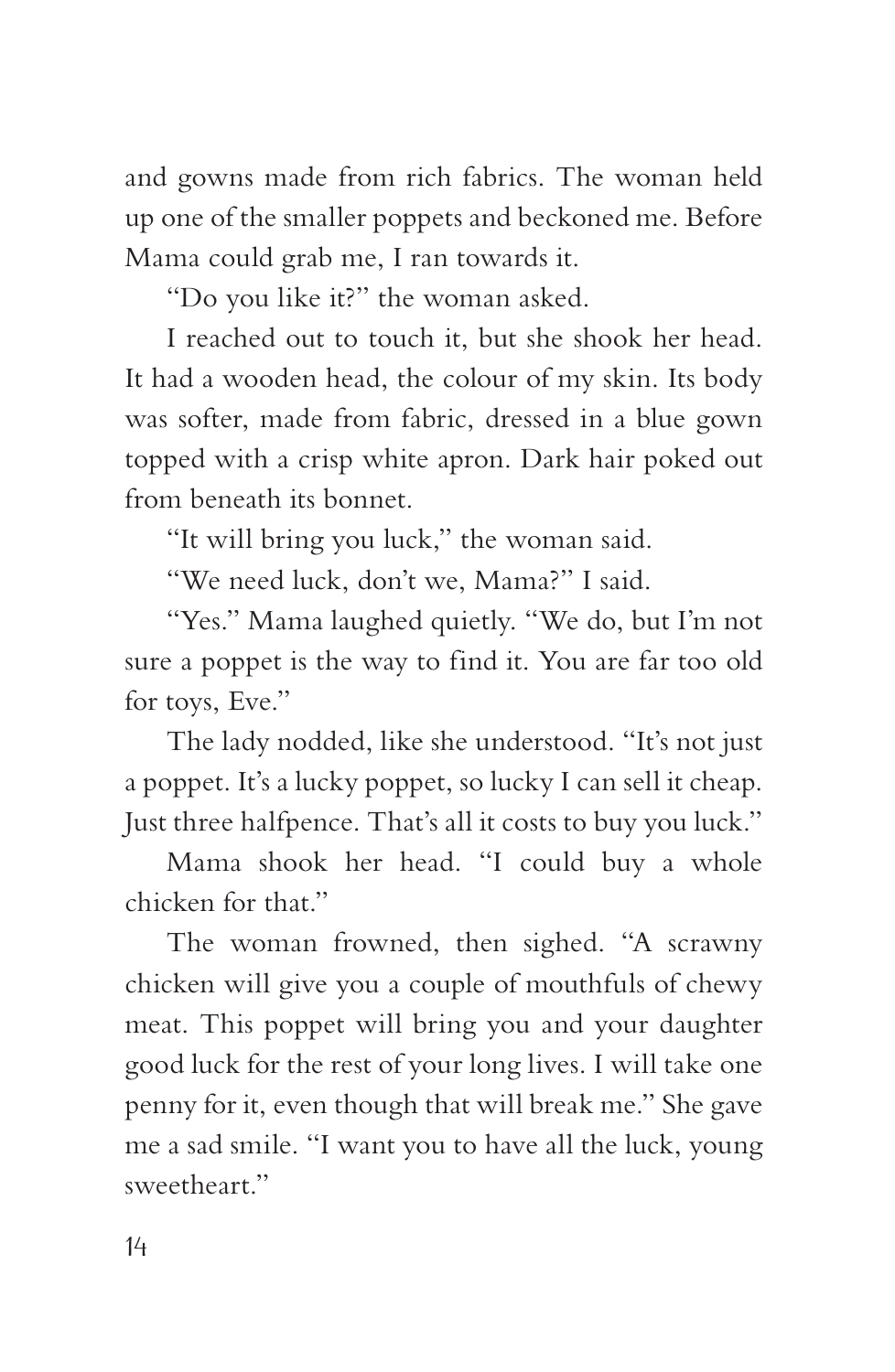I stayed quiet. I was from Southwark. I knew all the tricks.

Mama handed over the penny and the woman passed me the doll. I smiled at her, but she was already hailing new customers. I clutched the poppet to me as we trotted back towards the river. A wind had struck up and it felt like it would bring rain with it.

"We'll take the bridge," Mama said.

The tide was high by now. As we approached the river, we could see the wherrymen having to work harder to ferry their passengers from shore to shore. Mama looked up at the darkening sky, then down at the water churning through the piers under the bridge. Downstream even the cargo boats seemed to be trying to shake free from their moorings.

The bridge, though, was truly blocked. A horse had collapsed, tipping over its cart full of barrels. Black, tar-like pitch spilled across the cobbles. Crowds were shouting and trying to push past, without walking in the sticky mess. We tried to find a gap to pass through, but it was impossible. The people heading to London wanted to reach it before the city gates were locked for the night, while those leaving were intent on arriving safely in Southwark while there was light. There are many desperate rogues on our side of the river and few watchmen to stop them.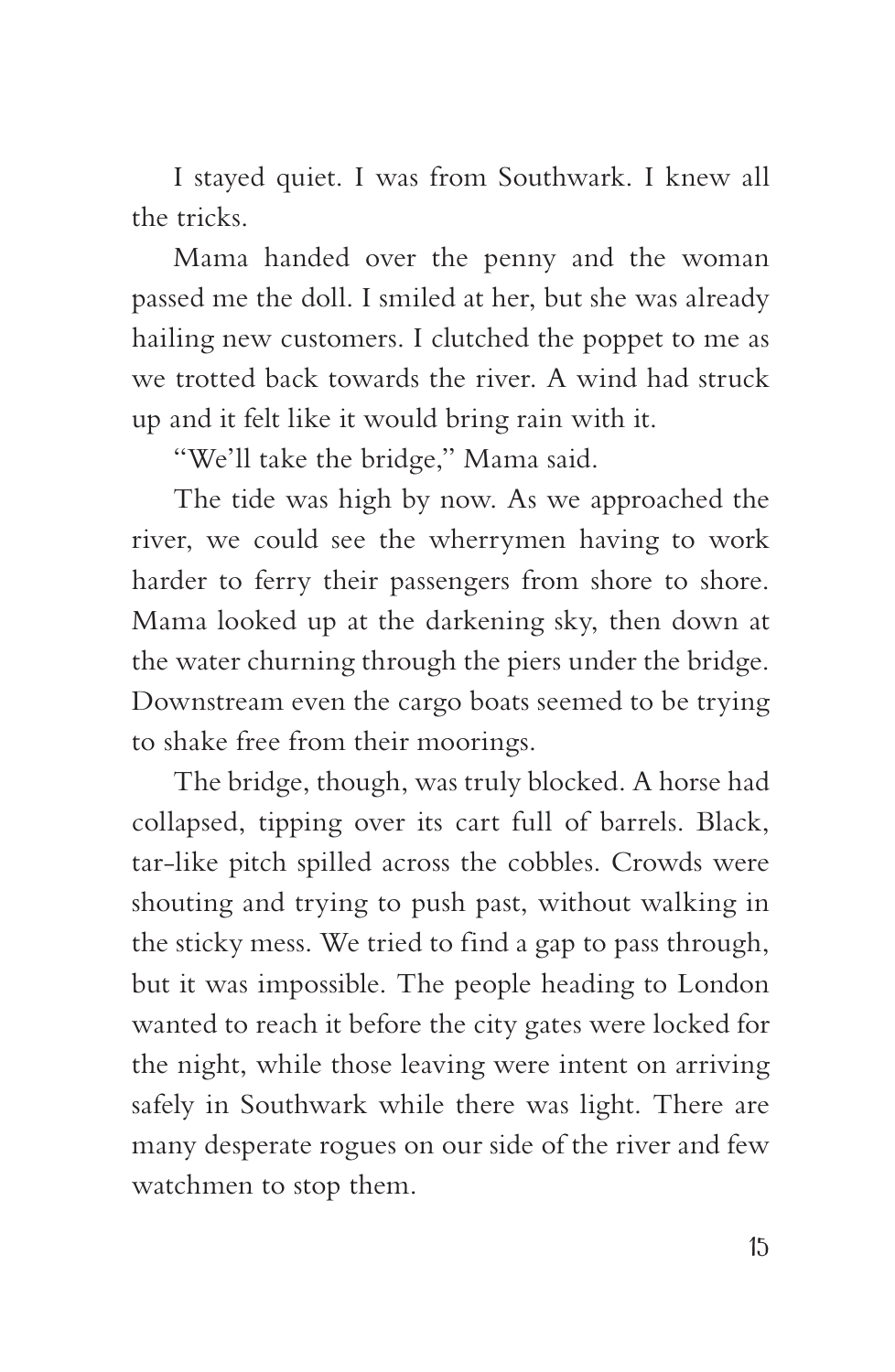"The wherry it is," Mama said. "Let's be quick before the weather worsens"

This time there was even more of a jostle for boats. As well as people like us returning home, young men and women were looking to enjoy the theatres and beast-baiting on Bankside. Many of them looked like they'd already been enjoying the ale houses around the fair. Mama used her shoulder to get us to the front, but refused to take the first boat. She said the wherryman looked drunk. The tide was at its highest. We needed steady hands.

A man shoved Mama aside. "Move if you're not travelling."

He was tall and I could smell the beer on his breath. It was hard to see his face properly in the twilight. Judging by his clothes, he was far away from being a gentleman.

Mama drew herself up. "I can assure you, sir, we are travelling."

The man looked Mama up and down. She stared back.

The man nodded. "Please accept my apologies." He took his purse from his pocket and drew out a handful of coins. "Allow me to pay for your passage."

He stepped into the wobbling boat and passed the money to the wherryman.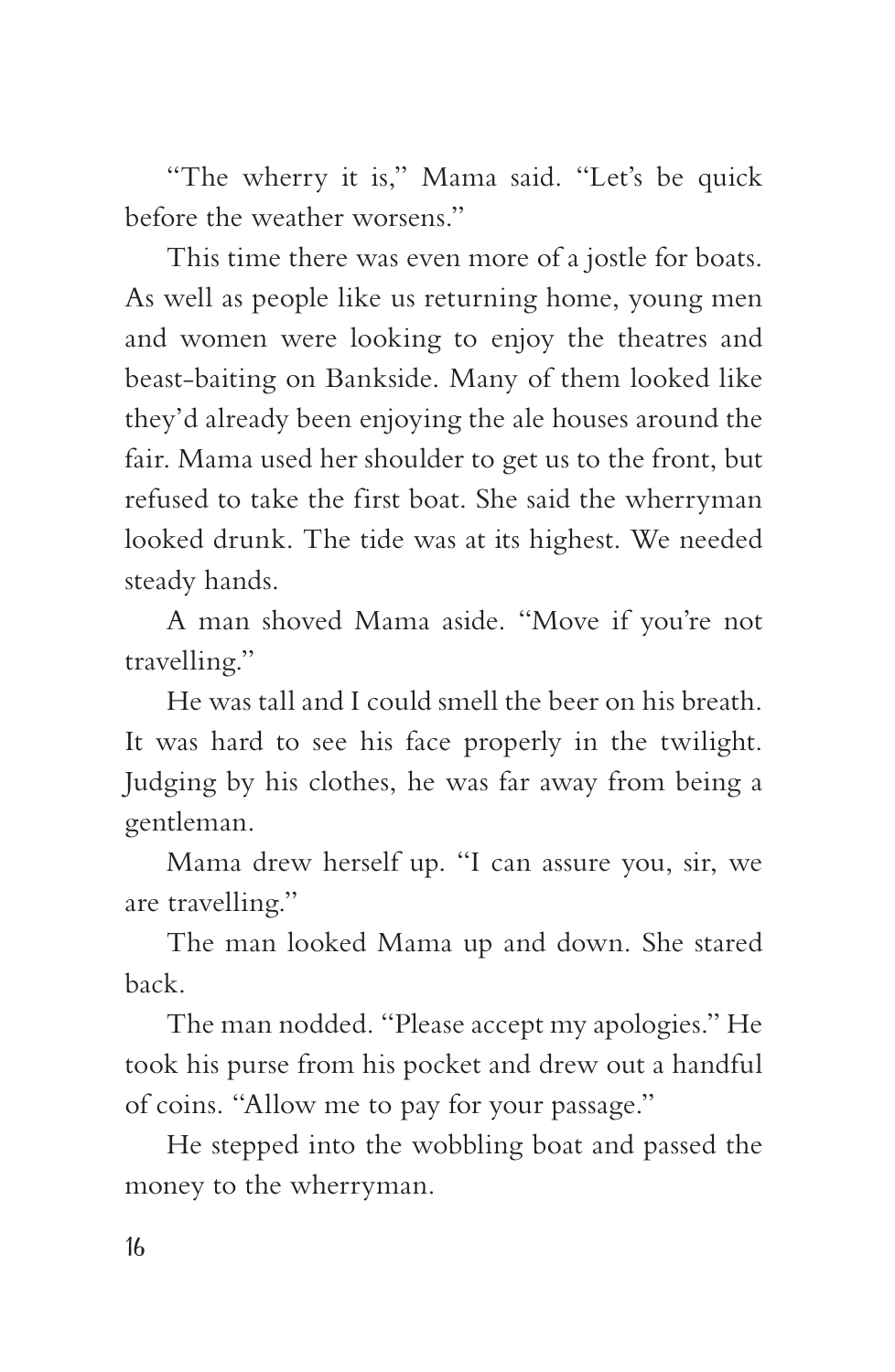The wherryman studied the coins. "Where to?"

Mama looked from the man to the coins. Was she going to refuse? Mama was always suspicious of strangers.

"Tell him where you want to go," the man instructed. "The fare is paid."

"To the church stairs, please," Mama said.

Mama stepped into the boat and held out her hand to help me in. The boat only had two seats so I settled myself on Mama's lap. The man who had paid our fare took the other seat. She sat upright, gripping me with one hand and the side of the boat with the other. I felt her flinch every time the boat lurched on the tide.

The boat pushed off and the wherryman set to with his oars. We'd only just left the quay when it felt like the river had reached up, grasped the hull of our boat and was tugging it downstream towards the bridge. Mama gripped me harder as water splashed over us. The other passenger had closed his eyes and was moving his mouth like he was praying. I held my poppet to my chest. *If you really are lucky, now is the time to show it.*

The wherryman laughed. "Old Father Thames is having a dance tonight."

"God have mercy!"

The shout came from beside me. The man next to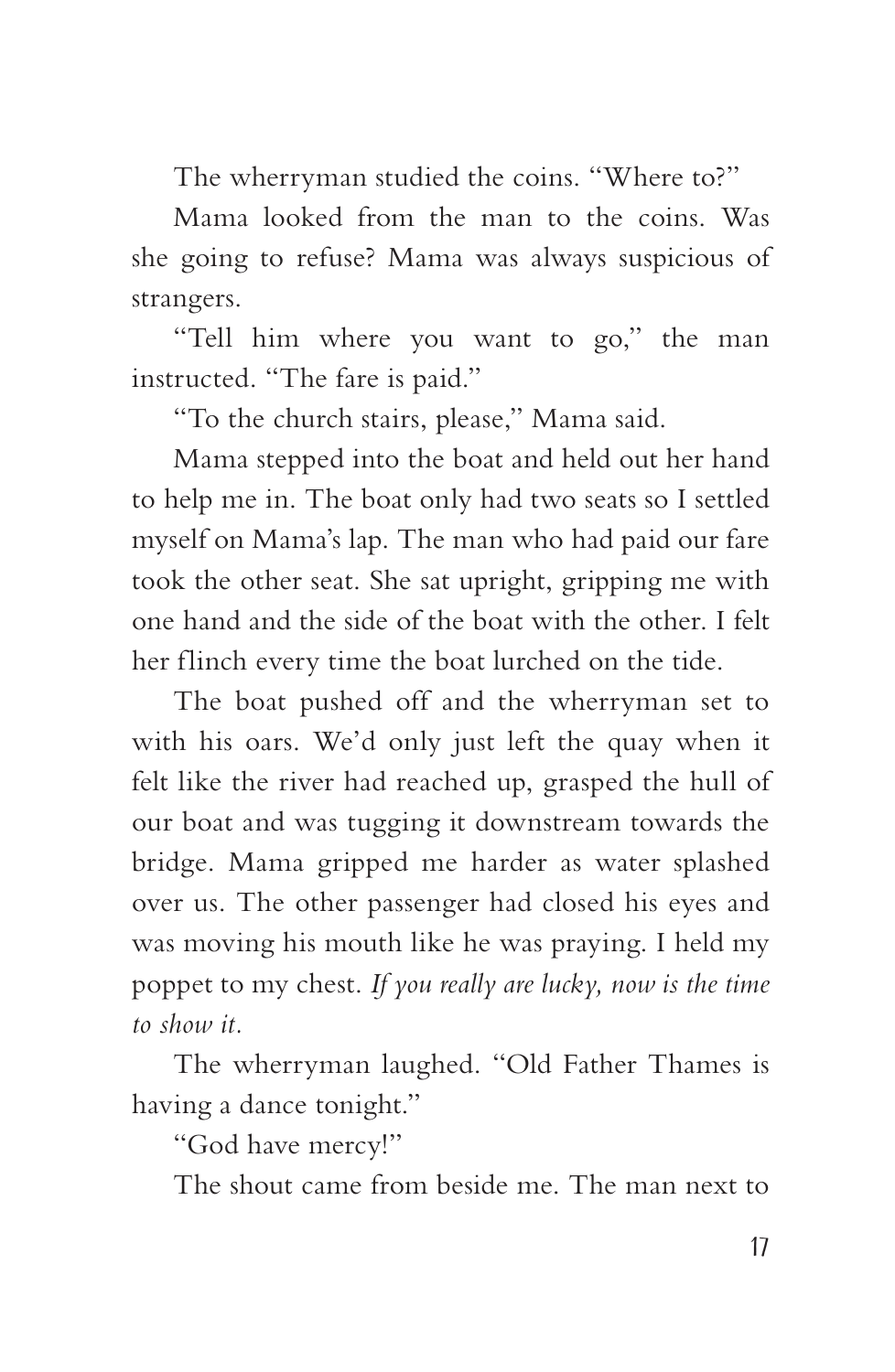us was sitting upright, eyes staring ahead.

"Starboard! Ahoy!"

Another wherry swerved towards us. I glimpsed the passengers' terrified faces before it veered away. Our wherryman swore and rowed harder. I knew that if I looked to my left, I'd see the arches beneath the bridge; I could already hear the water gushing through. If your boat was caught in that stream, it was like a monster took hold of you. You were thrown in the air before being sent in to the spinning depths.

We were in the middle of the river now, the rain a slow, steady drizzle that soaked my clothes.

"Stop, boatman! Turn back!" The man was struggling to his feet.

"Please," Mama said. "Stay seated."

Her voice was whipped away by the wind. The wherryman shouted something cruder, but the man ignored him.

"Turn back!" the man shouted. "Before you kill us all!"

"Sit down, sir!" Mama held on to me and tried to grab his arm at the same time. The boat lurched and more water slopped over the side. Mama's nails were digging into my stomach. I tried to breathe, but my chest felt as if it had been hammered so flat, my breathing couldn't work.